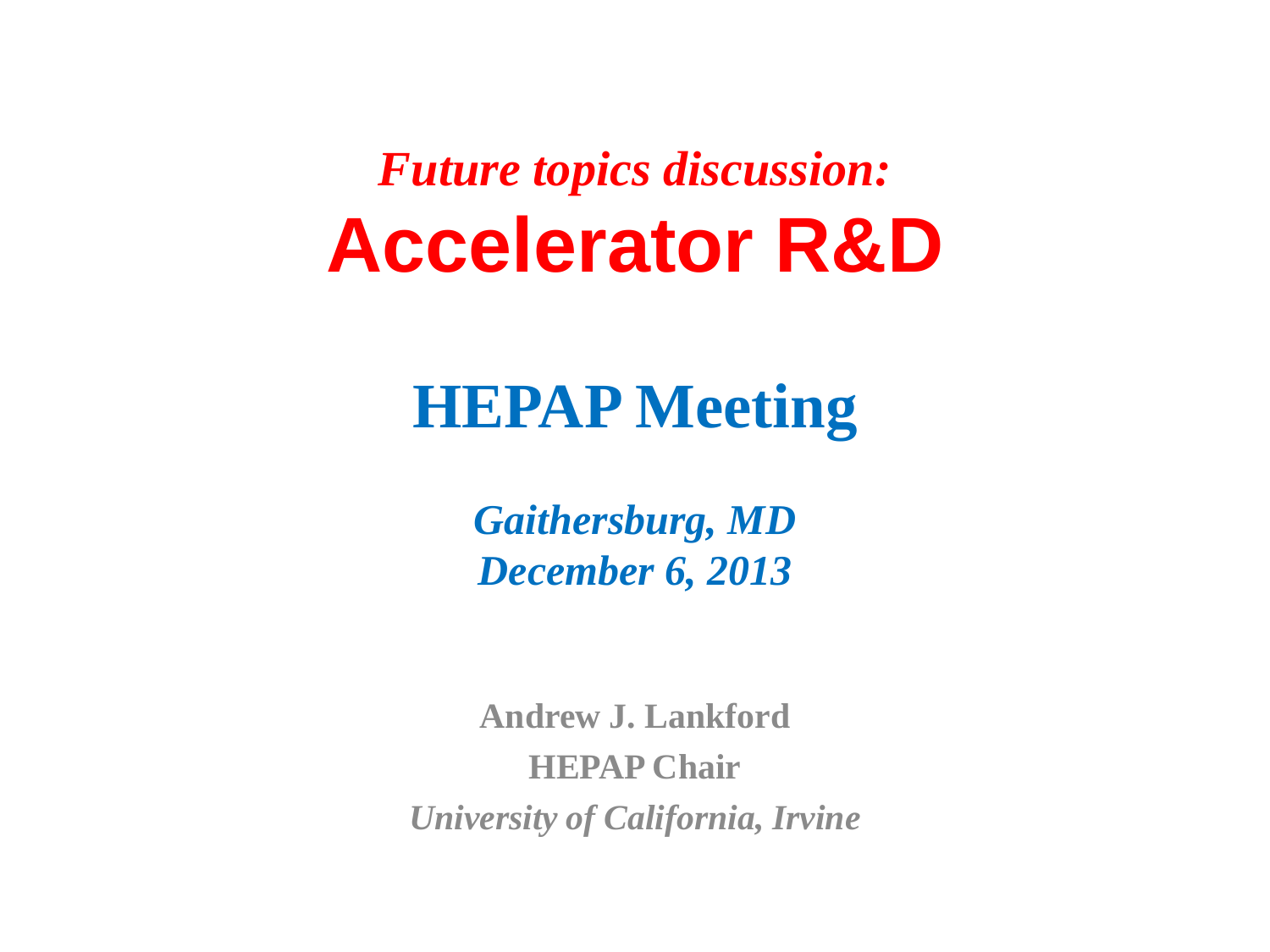### **Accelerator R&D is crucial to the future of particle physics,**

**both mid-term and long-term.**

### **Particle physics demands a healthy, multi-faceted program of R&D.**

- o **Focused on** (time dimension):
	- **Accelerator projects in the foreseeable future**
		- *e.g. HL-LHC, Japanese-hosted ILC*
	- **Enabling technologies for new accelerators in the more distant future**
		- *e.g. muon collider, very high energy hadron collider*
	- **Striking a balance between "directed" & "basic" accelerator R&D**
- o **Focused on** (technology dimension):
	- **Numerous technical subjects:** novel concepts for acceleration; superconducting RF; accelerator, beam and computational physics; particle sources; beam instrumentation and control; normal gradient/high gradient structures & RF sources; superconducting magnets (also see Snowmass)
- o **Accelerator test facilities** *(e.g. ATF at BNL, FACET at SLAC)*
- o **Basic accelerator science**

#### **Accelerator R&D is a major commitment of the HEP program.**

- o **Significant fraction of HEP budget** (15-20%)
- o **New thrust for NSF in basic accelerator science**
- o **Also, HEP stewardship responsibility** (but not subject here)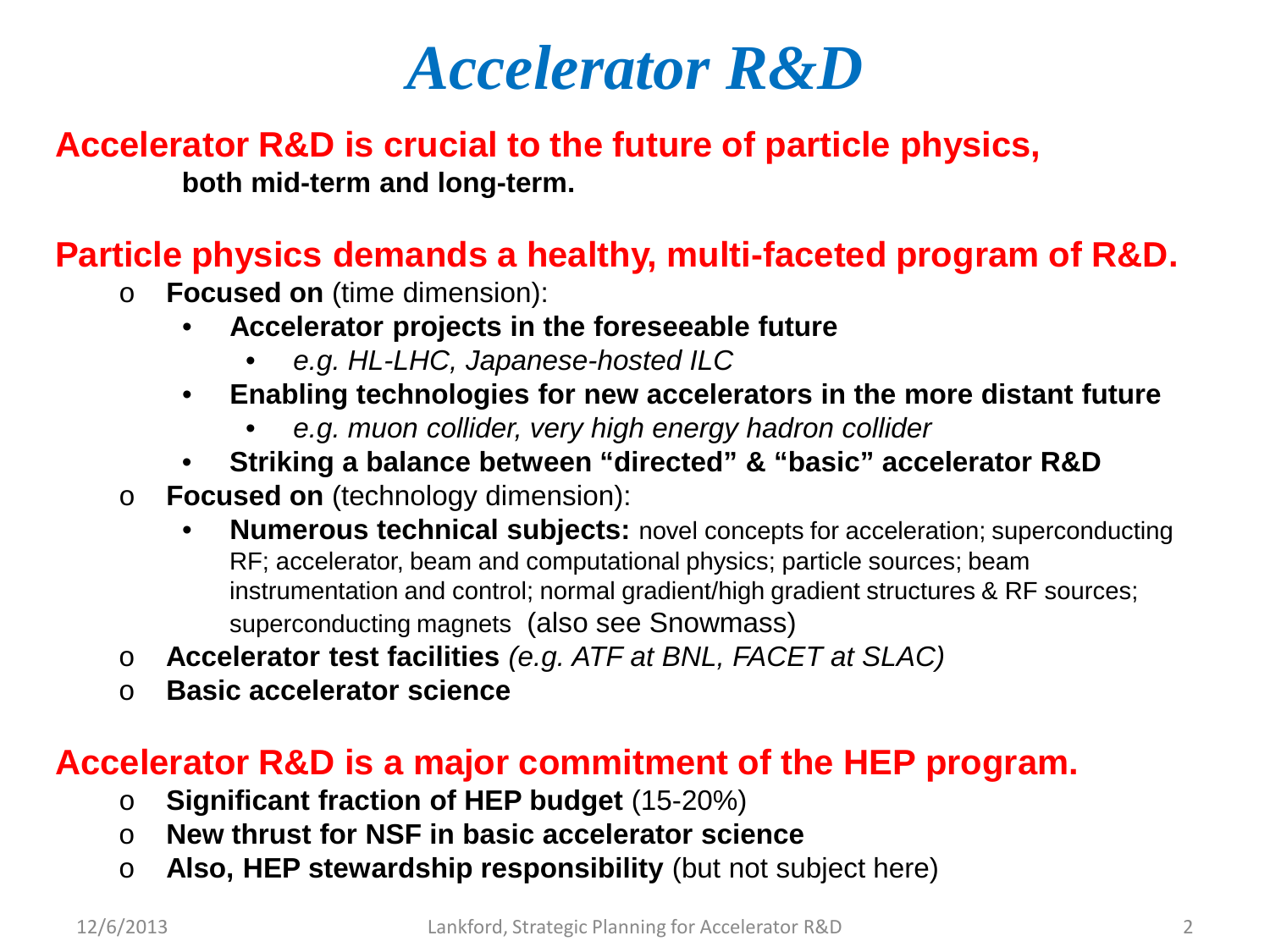## *Recent related HEPAP activities - <sup>1</sup>*

**National accelerator R&D program has been brought into focus recently by:**

- **HEP Committee of Visitors (CoV)**
- **P5**

### **CoV:**

**Comment: "**The (GARD) program thrusts largely reflect the history and past priorities of OHEP, rather than the current understanding of the medium- and longer-term needs of the domestic HEP program. The most notable omissions include R&D on the enabling technology of high power targets, on research towards future high power proton accelerators, and on the Intensity Frontier (discussed in the 2013 Snowmass report and elsewhere). Reconsideration of the GARD portfolio will therefore be needed soon, synchronized with the delivery of the P5 report in 2014.

"It is desirable and even necessary to identify activities that are central to the HEP mission, and therefore properly located within the General Accelerator R&D (GARD) program, and to distinguish them from activities that are more suitably included under the category of Accelerator Stewardship."

**Recommendation: "***Evaluate the General Accelerator R&D (GARD) program to identify and prioritize components that are central to the evolving HEP mission, after delivery of the 2014 P5 report."*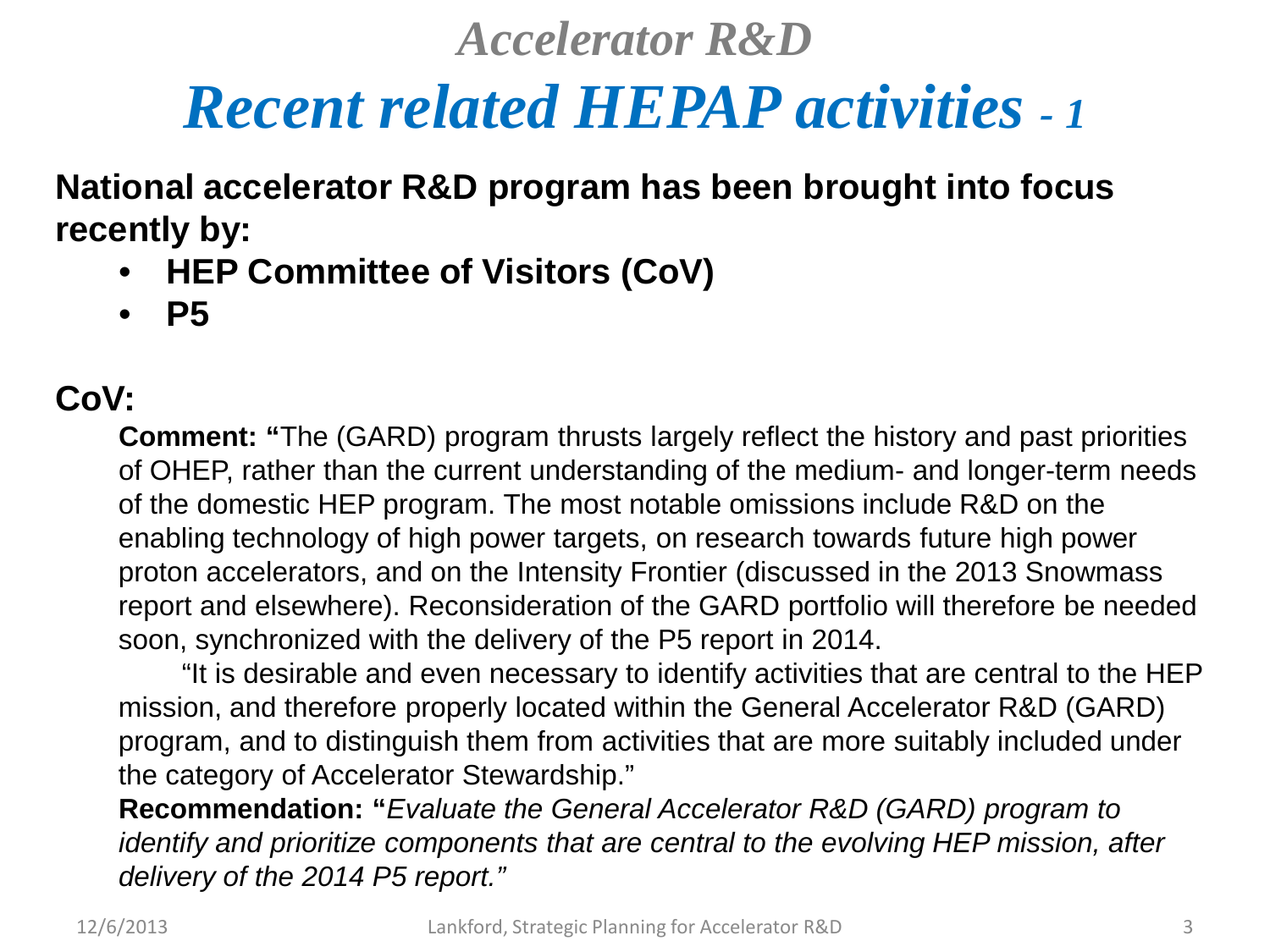# *Recent related HEPAP activities - <sup>2</sup>*

**P5:**

### • **Some relevant elements of P5 charge:**

- "… a **critical examination of the investments that would be needed to ensure the vitality, scientific productivity, and discovery potential of U.S. high energy physics research during this timeframe**. Specifically, we request that HEPAP examine current, planned, and proposed U.S. research capabilities and assess their role and potential for scientific advancement; assess their uniqueness and relative scientific impact in the international context; and **estimate** the time and resources (the facilities, personnel, **research and development** and capital investments) **needed** to achieve their goals."
- "… articulate … the approximate overall **level of support that is needed in**  the HEP core research and **advanced technology R&D programs** to achieve these opportunities in the various scenarios."
- **Investment in accelerator R&D competes with other elements of HEP program** (from physics research to facility operation to **projects**)**.**
- **P5 will address accelerator R&D with a broad brush.**
	- **Defining detailed R&D plan is beyond the scope & means of P5.**
	- **P5 will articulate approximate overall level of support for R&D.**